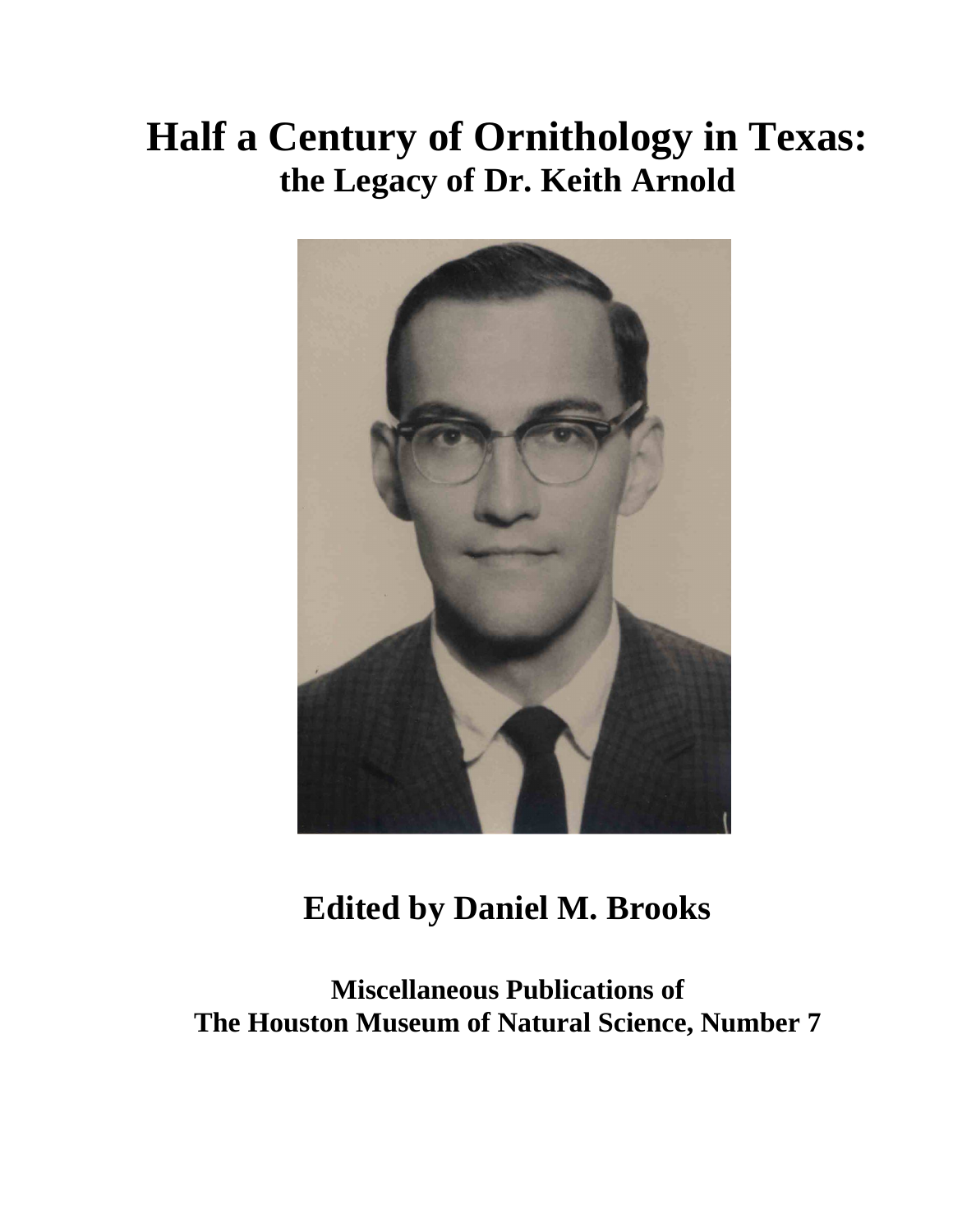#### **Ecology, behavior and reproduction of an introduced population of Scaly-breasted Munias (***Lonchura punctulata***) in Houston, Texas**

Alyssa R. Conn<sup>1</sup>, Lynn Chamberlain<sup>2</sup> and Daniel M. Brooks<sup>1</sup>

*<sup>1</sup>Houston Museum of Natural Science, Department of Vertebrate Zoology, 5555 Hermann Park Drive, Houston, Texas 77030-1799; e-mail: dbrooks@hmns.org <sup>2</sup>AECOM, 19219 Katy Freeway, Suite 100, Houston, TX 77094* 

**Abstract -** Results of a citizen-science project are reported to better understand potential impacts of an introduced population of Scaly-breasted Munias (*Lonchura punctulata*) in Houston, Texas. Houston records of munias accounted for 96% of all sightings in Texas. Nearly two-thirds of munias are found in urban habitats, with the remainder in more natural areas, especially parkland. A globose-shaped nest is built with young raised between early April - late September, and several nesting events are described. Munias are non-migratory, with flock size averaging 6.1 (range = 1-30), and three larger 'mega-flocks' are described. Munias are completely unaggressive towards other species and are observed foraging at feeders with 22 other species, of which 32% are other introduced species. The species most frequently associated with munias are House Finches (*Haemorhous mexicanus*) and American Goldfinches (*Spinus tristis*) which combined represented over one-half of all associations. Frequent behaviors included foraging (38%), vocalizing (24%), and perching (16%). The most common of the 25 species of plants used for perching are oak trees (*Quercus sp.*) and crepe myrtle (*Lagerstroemia sp.*), and 60% of the plants are native to Texas, while exotic plants are species both from within (24%) and outside (16%) the munia's native range. General biology is similar between Houston munias, native populations in Asia, and other introduced populations. The alien population in Houston is not firmly established beyond the Houston region in the state of Texas, does not compete with native species, and is not a serious agricultural grain pest, but should continue to be monitored.

An expanding population of an invasive exotic species can exert significant pressure on local ecology and native biota (Lockwood et al. 2007). However, some of these introduced populations can become integrated into a local community of organisms with no harm to the native species (Brooks 2013). A typical pattern of population establishment of introduced species is when cage birds escape or are released, then gather, reproduce, and undergo population expansion (Brooks and Page 2012). However, ecological traits of an introduced species and the native community, as well as abiotic factors and habitat, all may influence population dynamics of invasive species (Eguchi and Amano 2004).

The Scaly-breasted Munia (*Lonchura punctulata,* hereafter referred to as 'munia') is native to southern Asia (Pakistan through Vietnam, southeast China, and the Philippines) and is relatively inexpensive in the global pet trade (Long 1981, Brooks and Page 2012). Due to their popularity in the cage bird market, munias have been introduced to various regions of the globe, including the United States (California, Florida, and Texas), numerous islands (Mauritius, Reunion, Seychelles, Tahiti, Yap, Palau, Hawaii, Jamaica, and Puerto Rico), archipelagos (Japan and New Zealand), and the east coast of Australia (Long 1981, Garrett 2000, Duncan 2009, Brooks and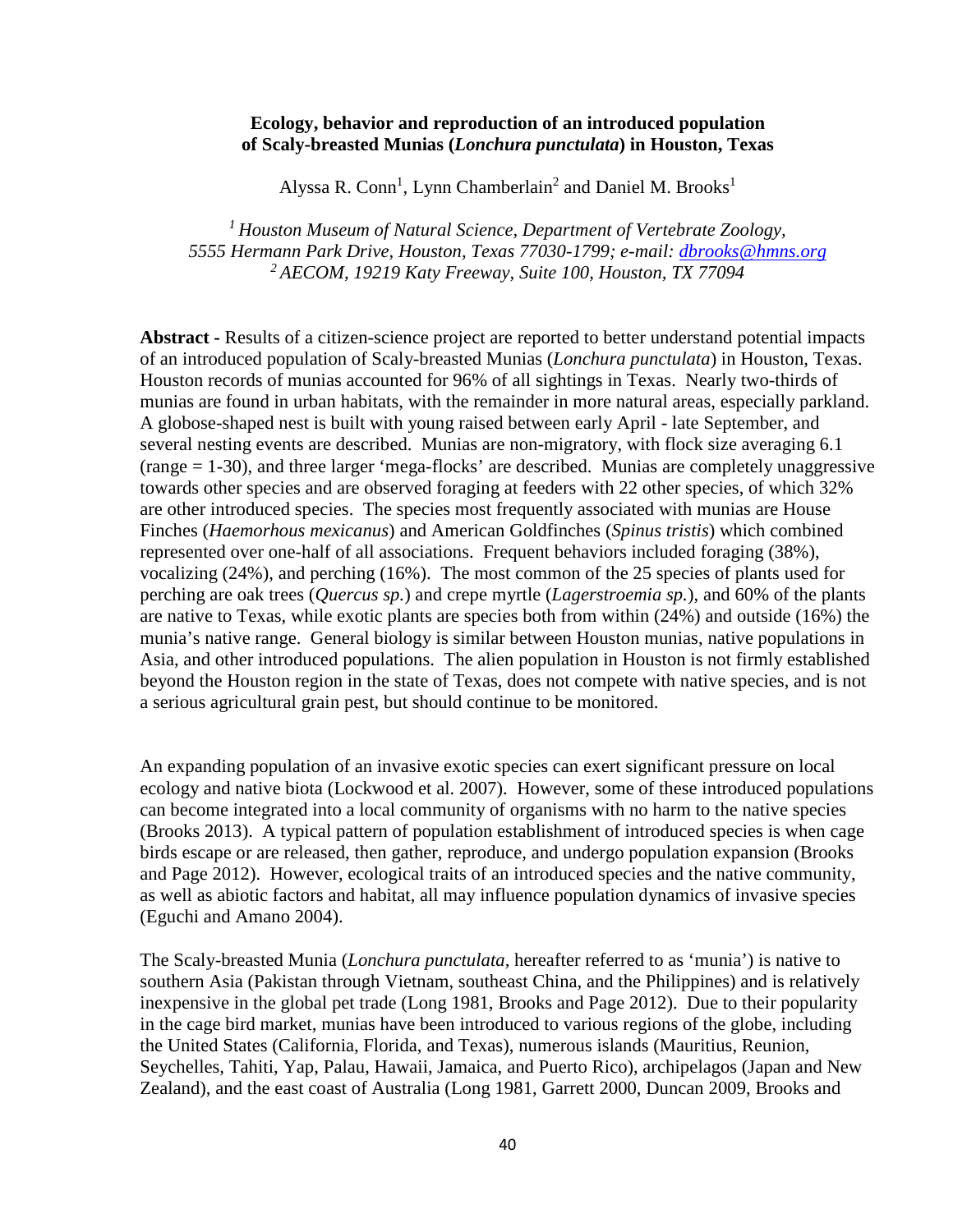Page 2012, Pranty 2011). Introduced munias are especially numerous in river drainages (Garrett 2000) and are resilient in wet and mesic weather events (Duncan 2009). In their native range munias are also highly adaptable, occurring in a variety of human-modified habitats (Restall 1997). Consequently, it is likely that ecological plasticity of the munias played a strong role in its successful global invasions.

Munias have been considered a grain crop pest in southeast Asia (Ali 1953, Cheng 1963, Long 1981) and Hawaii where they are invasive (Caum 1933, Hawaiian Audubon Society 1975), as well as a potential competitive threat to native finches where they are invasive (Long 1981). In light of these potential threats, we are interested in determining whether munias are potentially harmful to the environment where they were introduced in Houston, Texas. Moreover, detailed research of introduced populations of munias are lacking, with the exception of studies on ecomorphological competition in Hawaii (Moulton et al. 1992) and reproduction and habitat use in California (Smithson 1997).

To better understand the impacts of introduced munia populations in the Houston, Texas region, this species is included as one of six targeted avian species of the Texas Invasive Bird Project (TIBP), a citizen-science study initiated in 2008. Herein we utilize data generated from TIBP to describe range dispersal, reproduction, ecology, and behavior in this introduced munia population, to determine whether there is currently any negative impact on native species or landscapes in the Houston region. We hypothesize this species is not currently an ecological threat in Houston.

#### **METHODS**

To document introduced bird species in the area, we carefully designed a questionnaire to be made available at several local bird watching clubs, annual bird watching festivals, circulated on Texas bird watching internet List-Servs, and posted at the website: hmns.org/InvasiveBirds.doc. The majority of the questionnaire respondents fell into two broad categories: (1) birdwatchers who are familiar with munias, and (2) naturalists who enjoy observing urban wildlife that visits neighborhoods and parks. In cases of wildlife that could not be identified, most of the respondents sought help on the internet which ultimately led to the munia photograph on the questionnaire. When returning the questionnaire, most respondents indicated they were enthusiastic about being able to identify the bird they saw.

Respondents seemed honest and conservative; if they did not know the answer to a given question they left it blank or stated they did not know. In most cases, respondents included voucher photographs and/or a written description of the birds and habitat to confirm documentation. We proofed the citizen-scientist data for accuracy to ensure that birds, plants, habitat, and abiotic parameters were accurately designated and identified by: (1) examining all photographs and (2) ground-truthing ~15% of the sites via direct visits. In some cases, we were able to obtain plant, habitat, and abiotic parameter data from submitted photographs if those portions of the questionnaire were left blank. In a few cases where plants were not obvious, we confirmed species designation with a museum staff botanist (N. Greig).

We tabularized results in a database for analyses. When responses were anthropomorphic, we interpreted the information accordingly (e.g., "a couple of birds popping food in the mouths of smaller brown guys" = "a pair feeding their young"). In cases where reports provided numerical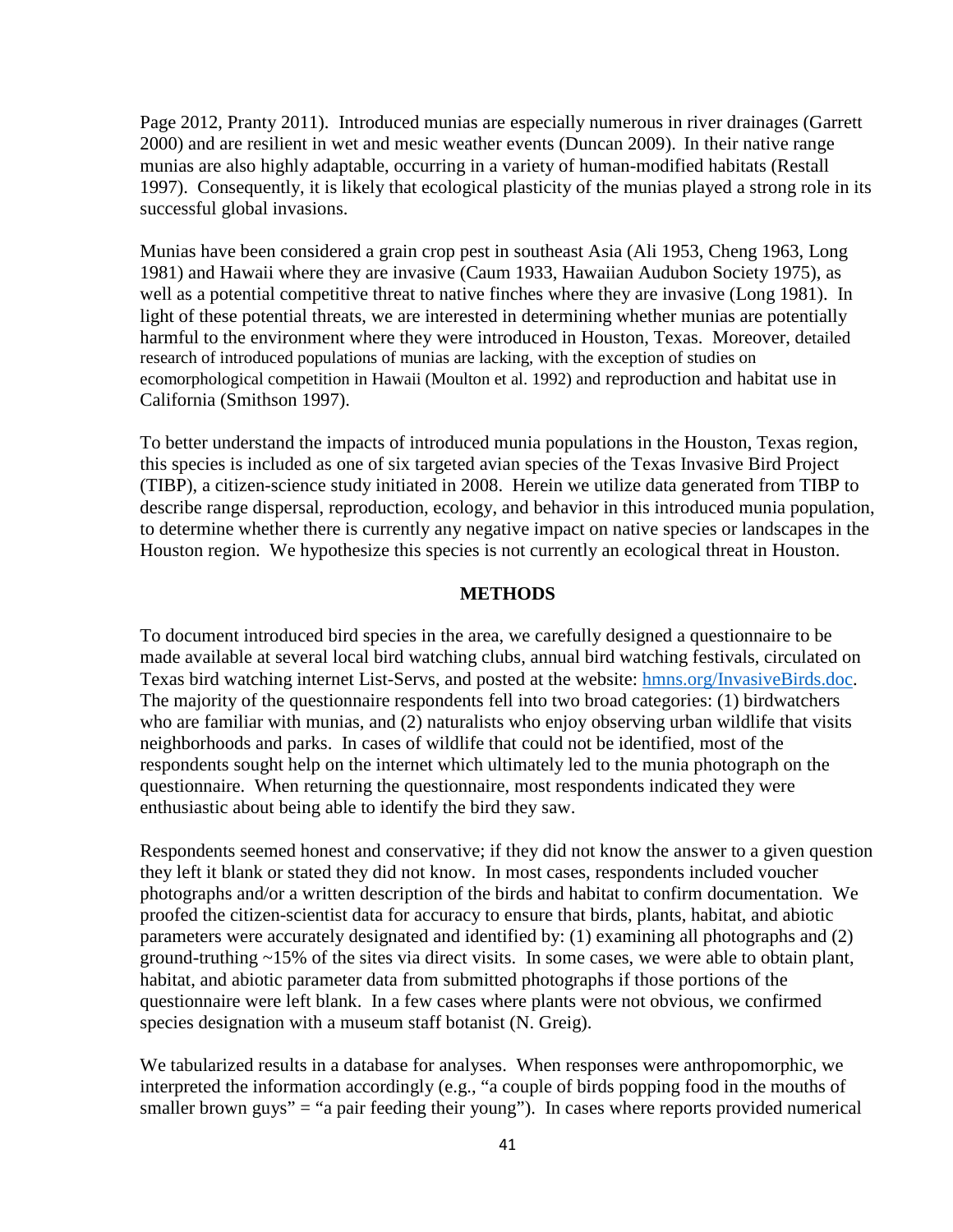data in feet or inches, we converted the data to m or cm. When numerical data were provided as a range, we used the average between the minimum and maximum (e.g., perched  $3-5$  feet = 4 feet = 3.3 m). We did not include insufficiently completed questionnaires in analyses.

Sampling dates spanned nearly seven years (June 2008 - February 2015), and information is still being collected for possible future analyses. Older dates preceding the initiation of the study (June 2008) were obtained from respondents and E-bird reports (eBird 2015).

For the distribution portion of the study, location coordinates were obtained using Google Earth, and each was digitized on a map using ArcGIS (2014). Each location was grouped by year and assigned a greyscale symbol, with earlier sightings shown in black to the most recent shown in white. Habitat association, nest biology and age structure were analyzed by combining collated data and photos. For flock dynamics, data on unusually large flocks (> 50) were excluded from analyses and described separately since all but three flocks observed were  $\leq 25$  individuals. The large flock from West Houston contained two munias that presented with yellow bands on the right leg, which allowed us to address seasonality by accounting for their presence over time. Interspecific interaction and activity patterns were analyzed by collating data.



**Figure 1 - Distribution of Scaly-breasted Munias in the state of Texas, data collected Oct 2004 - Feb 2015.** 

#### **RESULTS**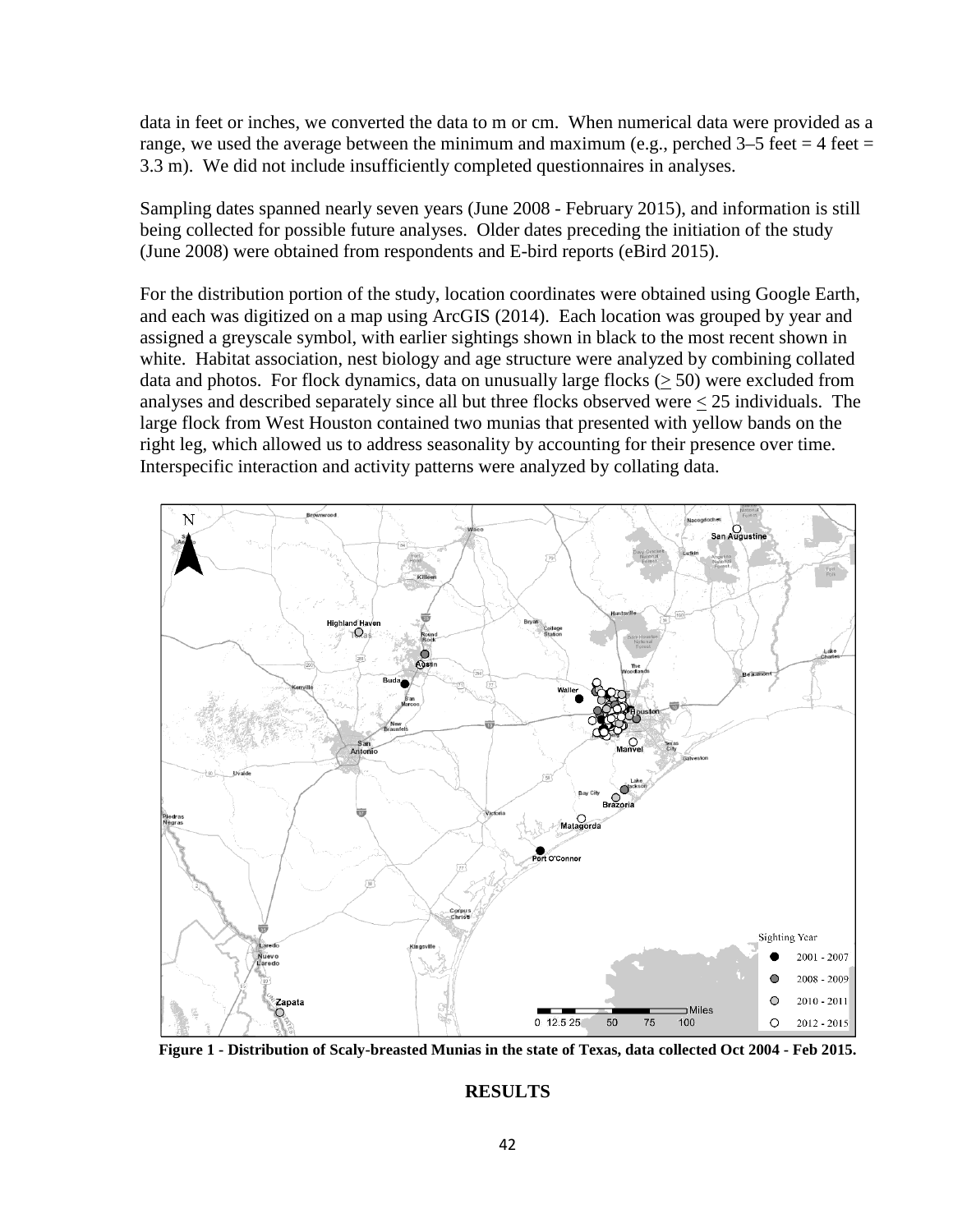#### **Distribution**

Only 4% ( $N = 220$  different sites) of all records are from other parts of the state outside the Houston area. These areas are centered around Austin ( $n = 4$ ), the upper-mid Texas coast ( $n = 4$ ), and single records near the Big Thicket and in the upper Rio Grande Valley (Fig. 1).

Munias were observed at 210 sites in the Houston area, mostly concentrated in the southwest region along the border of Harris and Ft. Bend counties (Fig. 2). Major reservoirs include northern Addicks Reservoir/Bear Creek Park (northwest, Fig. 2, inset 1), central Cullinan Park (southwest, Fig. 2, inset 2), and Willow Waterhole Greenway (southeast). The earliest recorded sighting (October 2004) was at Arthur Storey Park. Overall, it appears that the population is slowly moving northeast, towards sites closer to the city (Fig. 2).



**Figure 2 - Distribution of Scaly-breasted Munias within Houston, Texas (shaded) and surrounding areas. Habitat**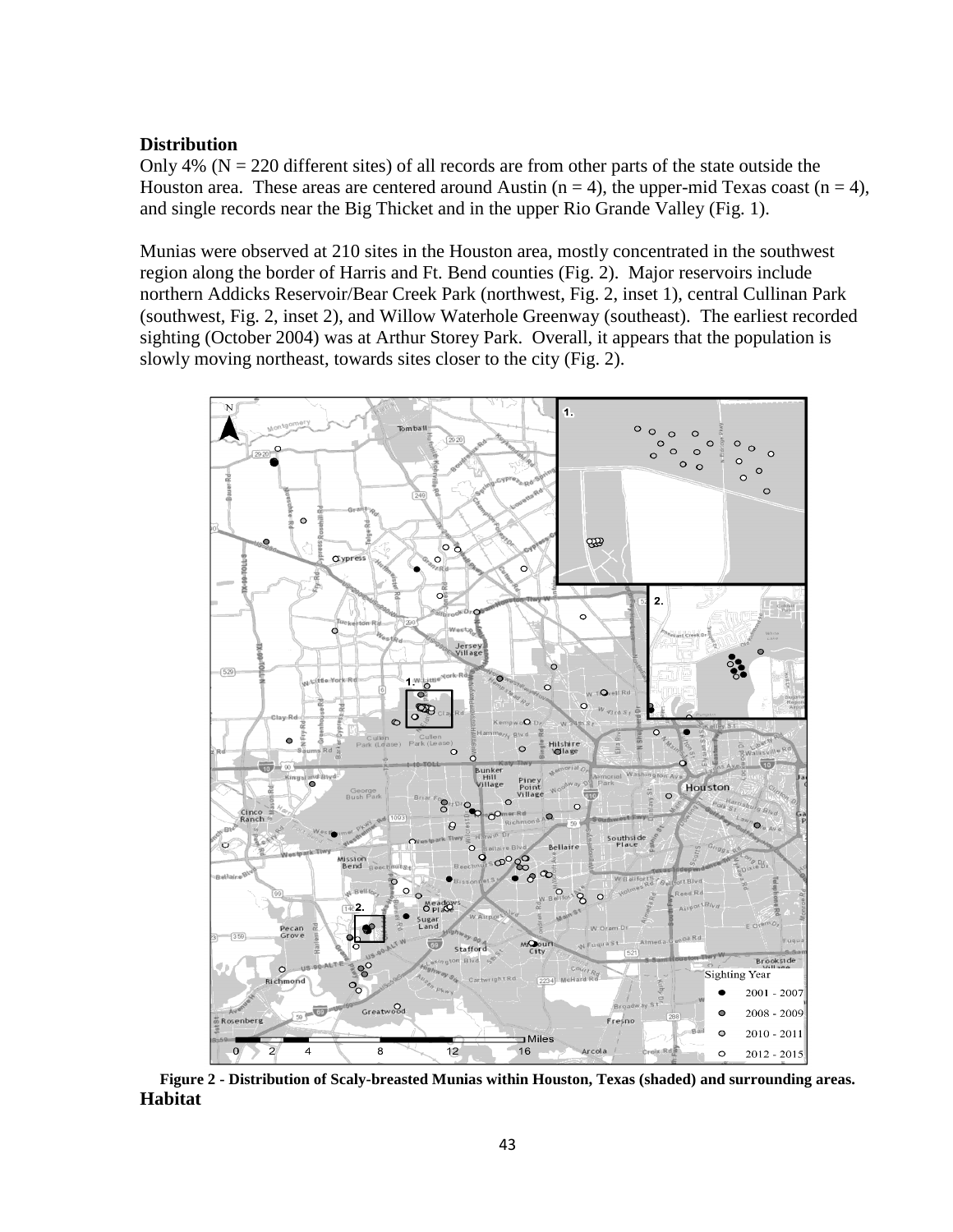The majority of munias ( $n = 470$ ) are in urban habitats such as backyard gardens with bird feeders. Other sightings in more natural areas included vast areas of parkland ( $N = 282$ ), including Kleb Woods Nature Preserve ( $n = 190$ ), Addicks Reservoir/Bear Creek Park ( $n = 74$ ), Arthur Storey Park ( $n = 10$ ), and various reservoirs and drainage basins ( $n = 8$ ).

#### **Nest biology**

The munia nest is an enclosed globose ball made of plant material (e.g., leaves, twigs, grass,  $N =$ 4), has a mean diameter of 30 cm (range  $= 28-32.5$  cm,  $N = 2$ ), and height off the ground ranges 1.8-4.0 m (mean = 3.2 m, N = 4). Of 11 observations involving nesting activity, eight are of adults gathering nest material and nest building (early April to late September), two of an active nest (May and August) and one of a nearly abandoned nest (mid-September). Details of five different nests are described below (chronologically by month).

In June 2013 a pair of munias was observed building a nest at the entrance to Arthur Storey Park in southwest Houston. One bird was initially observed in a reed bed at the southernmost edge of the lake stripping off and carrying reed slivers to the nest. Both adults wove the slivers into the nest opening for at least 20 min to reinforce the 4 cm entrance hole located on the bottom half of the nest. The nest was a globose mass 30-35 cm diameter, comprised of non-leaf plant material such as dried reed slivers, grasses, and twigs. It was approximately 4 m above ground level in a small Yaupon tree that contained several Great-tailed Grackle (*Quiscalus mexicanus*) nests. One of the nests located < 0.65 m from the munia nest was active with a grackle nestling. A Northern Mockingbird (*Mimus polyglottos*) was also seen entering and exiting the same tree.

In late July 2012 a munia was observed carrying nesting material to a nest at a semi-urban residence in Tomball, TX. The nest was located approximately 3.3 m above ground level in a tall pine tree (*Pinus sp.*).

In August 2006 a pair of birds built a nest in a Pineapple Pear tree (*Pyrus communis*) in a rural homestead yard in Waller County. The nest was a globose mass of small twigs built in the crotch of the tree approximately 1.8 m above ground level. The munias were observed on several occasions perched in the tree, as well as entering and leaving the nest area.

In September 2009 a pair of birds were building a nest in a Crepe Myrtle adjacent to a 0.2 Ha pond near an office park in West Houston. The nest was a 28 cm diameter globose mass of dried leaves from Crepe Myrtle and Juniper (*Juniperus sp*.), and the munias often perched 0.7-1 m above the nest. The height of the Crepe Myrtle tree supporting the nest was 3.8 m, with the base of the nest 3 m off the ground, and the thickest DBH of the tree 9 cm. After one week the nest was thought to be abandoned until a single bird was observed flying from the nest two weeks after the initial observation, although fledglings were never observed.

In late September 2011 a pair of munias were building a nest in a small Live Oak (*Quercus virginiana*) near a small cluster of strip-shops in semi-rural Sugarland. One of the birds was carrying a long blade of grass to a large globose nest.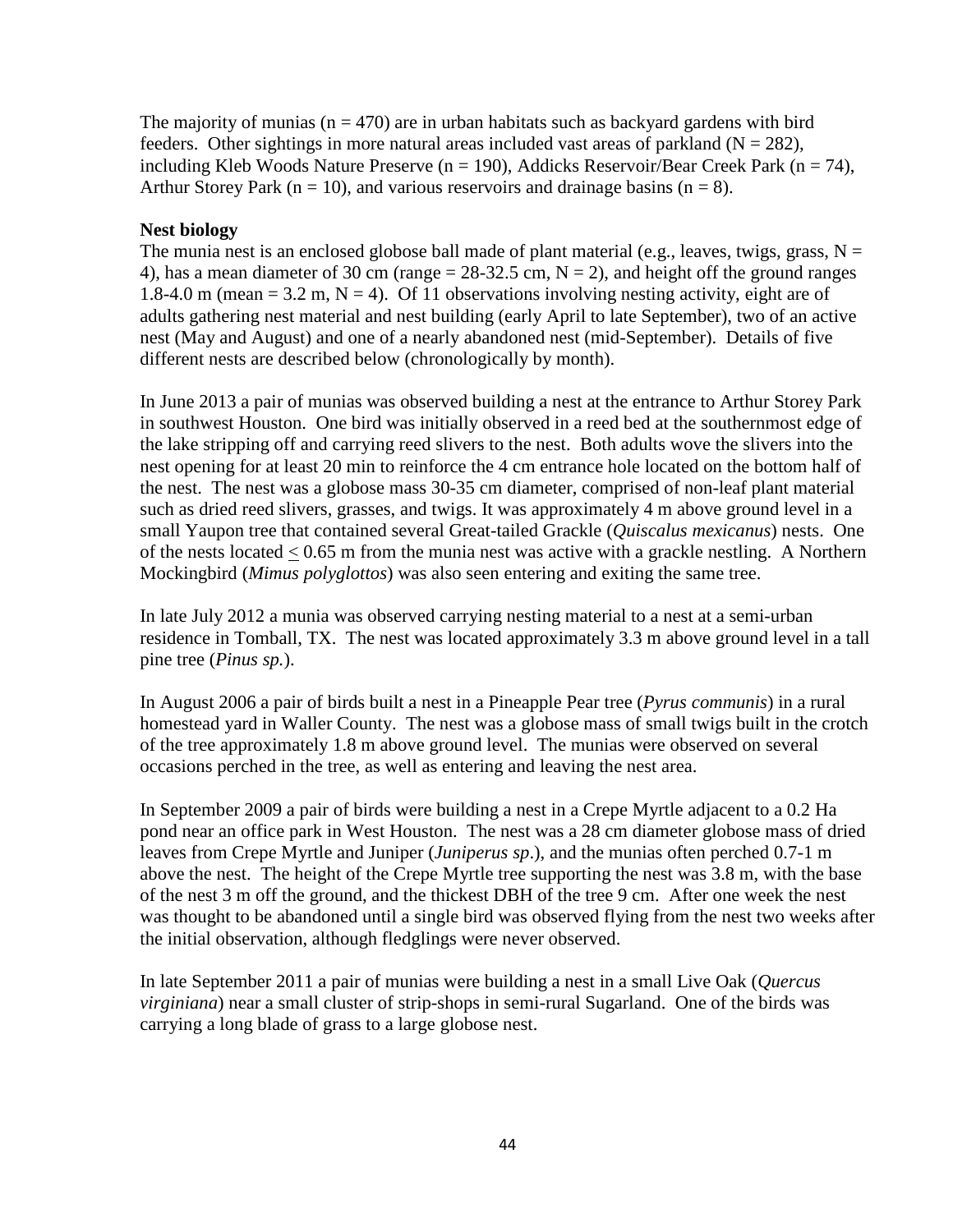#### **Age structure**

Adult munias outnumber juveniles in 55% of sightings, juveniles outnumber adults in 32% of sightings, and adults and juveniles are in equal proportions in 14% of sightings ( $N = 22$ ). During the year the number of juveniles slowly increased, beginning in June, until ratios of adults to juveniles are equal in the fall. There is a slight decrease in juveniles during November, perhaps accounting for younger birds adjusting to the first cold temperatures of the year. The ratio of adults to juveniles increased progressively from winter through spring until only birds in breeding plumage are observed by the beginning of the breeding season in April (Fig. 3).



**Figure 3 - Ratio of adult to juvenile Scaly-breasted Munias by month.** 

#### **Flock dynamics**

Flock size averages 6.1 birds/flock, (mode = 2, range = 1-30,  $N = 204$ ). The largest flocks occur from mid-winter through early spring (January – March, Fig. 4). The peak observation month is March with a mean flock size of 8.8 birds. Data on unusually large flocks (> 50 birds) were recorded in three situations, described below.

From August 2008–2011 a flock peaking at > 2000 individuals was recorded in a large grassy field in Southwest Houston. Several smaller groups comprising < 25 juveniles and adults arrived throughout the day, accumulating into a very large mega-flock by the afternoon, and leaving during evening so that no birds remained in the area overnight.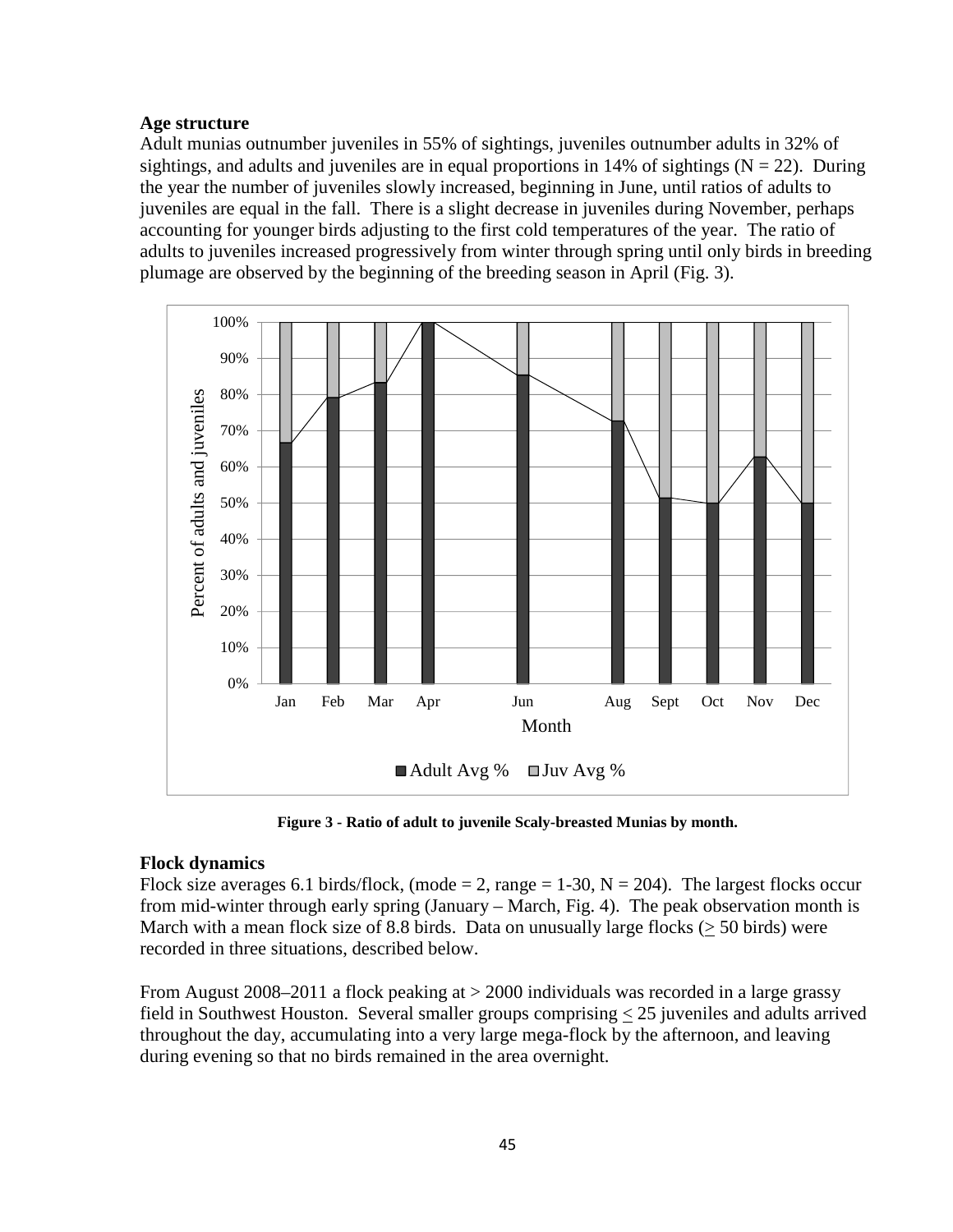

**Figure 4 - Scaly-breasted Munia flock size by numeric month.** 

A flock of 100-150 munias living with House Sparrows (*Passer domesticus*) was observed at a suburban apartment courtyard with various trees and shrubs in West Houston from March 2011 – February 2013. In an effort to deter persistence of the flock, the feeder and plants were removed and replaced with Italian Cypress trees (*Cupressus sempervirens*) in October 2012. Despite abrupt changes to foliage and feeder removal, the flock maintained population size until a domestic cat arrived in early 2013. The two banded individuals in this flock were present until the final observation of one in late April 2012. Both banded individuals apparently bred (juveniles were observed with them) and were present year-round as non-migratory residents.

A flock of 50-70 munias was observed in a suburban backyard habitat comprised of mature oak trees, Red-tip Photinias, and Wax-leaf Ligustrums (*Ligustrum japonicum*). The flock foraged on the ground surrounding an elevated feeder, at times with other species, including: Budgerigars (*Melopsittacus undulatus*), Mourning (*Zenaida macroura*) and White-winged (*Z. asiatica*) Doves, Northern Cardinals (*Cardinalis cardinalis*), House Sparrows, and Blue Jays (*Cyanocitta cristata*), none of which were aggressive toward the munias**.** 

#### **Interspecific interactions**

Munias are completely nonaggressive towards other species, and were observed foraging at feeders with 22 other species, of which seven (32%) are also introduced species (Table 1). In terms of functional guilds, these represent 12 species (55%) of primarily granivorous passerines and three species of doves (14%; Table 1).

Other species were observed foraging at feeders with munias on 96 occasions (Table 1). Species most frequently associated with foraging munias include House Finches (*Haemorhous mexicanus*) on 26 occasions (27% of all events), American Goldfinches (*Spinus tristis*) 24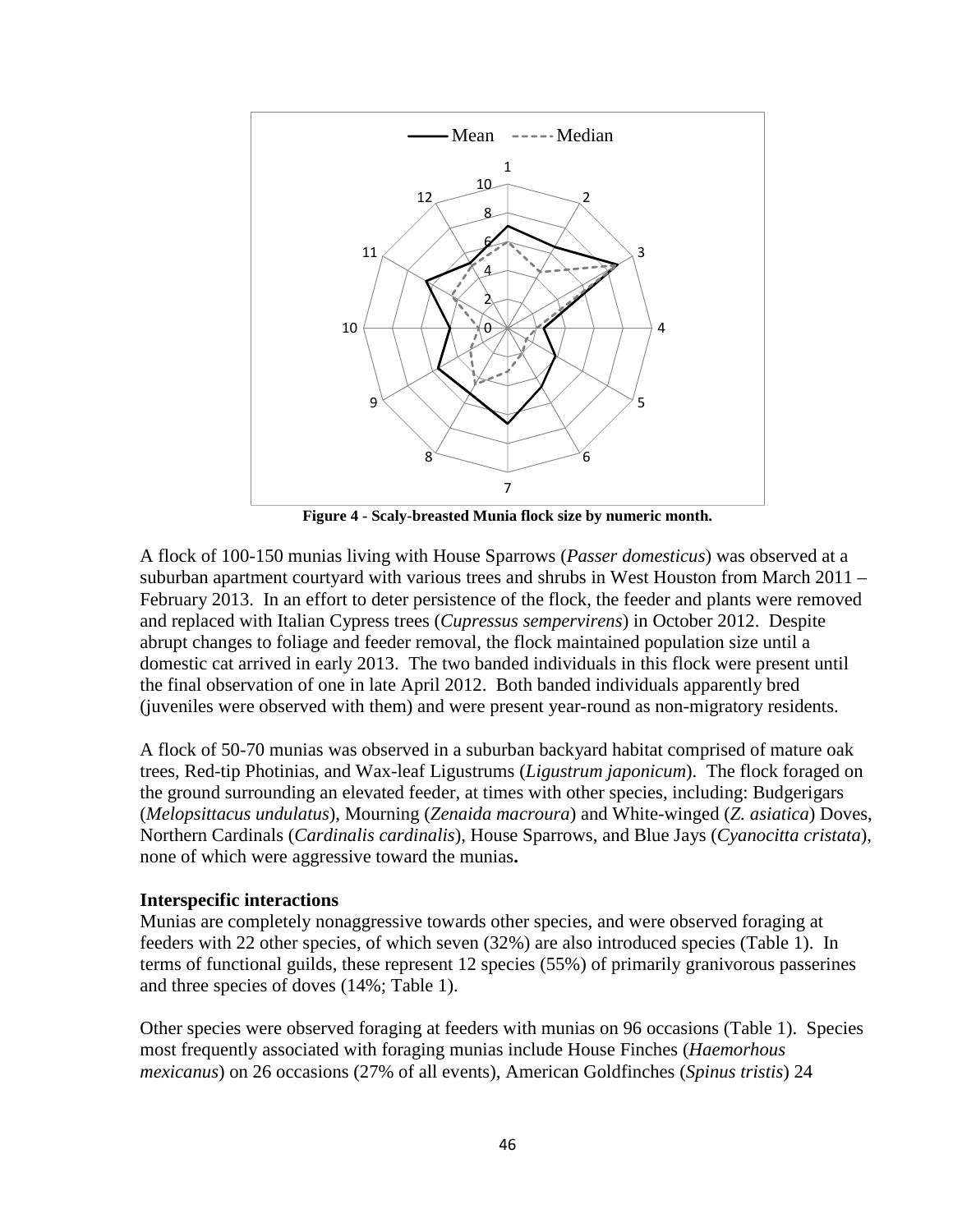occasions (25%), three species of doves (*Streptopelia decaocto*, *Zenaida asiatica*, and *Z. macroura*) 16 occasions (17%), and House Sparrows 10 occasions (10%; Table 1).

All species were mutually passive towards munias except for a single case of European Starling (*Sturnus vulgaris*), which caused munias to disperse when it approached the feeder, a behavior also elicited when Northern Cardinals approached the feeder area (Table 1). The three species of doves were occasionally agonistic at feeders, and munias would occasionally not approach feeders if House Finches or House Sparrows were present (Table 1).

Predatory species such as hawks are rarely seen in the vicinity of feeding munias. A single Cooper's hawk (*Accipiter cooperii*) was observed during two consecutive days at the same site, and a single Red-shouldered hawk (*Buteo lineatus*) was seen once. Although these raptors elicited no response from the munias, a single hawk (species unidentified) caused the munias to disperse once.

| <b>Common Name</b>                  | <b>Latin Name</b>         | N              | <b>Passive</b>        | <b>Agonistic</b>          |  |
|-------------------------------------|---------------------------|----------------|-----------------------|---------------------------|--|
| dove (unspecified)                  |                           | 13             | X                     | X                         |  |
| Eurasian Collared Dove <sup>1</sup> | Streptopelia decaocto     | 1              | X                     |                           |  |
| White-winged Dove                   | Zenaida asiatica          | $\mathbf{1}$   | X                     |                           |  |
| <b>Mourning Dove</b>                | Zenaida macroura          | 1              | X                     |                           |  |
| Budgerigar <sup>1</sup>             | Melopsittacus undulatus   | $\overline{2}$ | X                     |                           |  |
| <b>Blue Jay</b>                     | Cyanocitta cristata       | 1              | X                     |                           |  |
| <b>Black-capped Chickadee</b>       | Poecile atricapillus      | 1              | X                     |                           |  |
| <b>Tufted Titmouse</b>              | <b>Baeolophus bicolor</b> | 1              | X                     |                           |  |
| Eastern Bluebird                    | Sialia sialis             | 1              | X                     |                           |  |
| Northern Cardinal                   | Cardinalis cardinalis     | 4              | $\overline{\text{X}}$ | $X^2$                     |  |
| <b>Rose-breasted Grosbeak</b>       | Pheucticus ludovicianus   | 1              | X                     |                           |  |
| Chipping Sparrow                    | Spizella passerina        | 1              | X                     |                           |  |
| Savannah Sparrow                    | Passerculus sandwichensis | 1              | X                     |                           |  |
| White-throated Sparrow              | Zonotrichia albicollis    | 1              | X                     |                           |  |
| Song Sparrow                        | Melospiza melodia         | 1              | X                     |                           |  |
| Red-winged Blackbird                | Agelaius phoeniceus       | 1              | $\mathbf{X}$          |                           |  |
| European Starling <sup>1</sup>      | Sturnus vulgaris          | 1              |                       | $X^2$                     |  |
| <b>House Finch</b>                  | Haemorhous mexicanus      | 26             | X                     | $\overline{\mathrm{X}^3}$ |  |
| American Goldfinch                  | Spinus tristis            | 24             | X                     |                           |  |
| House Sparrow <sup>1</sup>          | Passer domesticus         | 10             | $\mathbf X$           | $X^3$                     |  |
| Orange-cheeked Waxbill <sup>1</sup> | Estrilda melpoda          | 1              | X                     |                           |  |
| Bronze Mannikin <sup>1</sup>        | Lonchura cucullata        | 1              | $\mathbf{X}$          |                           |  |
| Pin-tailed Whydah <sup>1</sup>      | Vidua macroura            | 1              | X                     |                           |  |
|                                     |                           |                |                       |                           |  |
| <b>TOTAL</b>                        | 22 species                | 96             |                       |                           |  |

#### **Table 1 - Species that are passive and agonistic towards Scaly-breasted Munias (***Lonchura punctulata***) when feeding**

 $1$ Introduced

<sup>2</sup>Munias sometimes flew away when this species arrived

<sup>3</sup> Munias sometimes waited until this species left feeder before feeding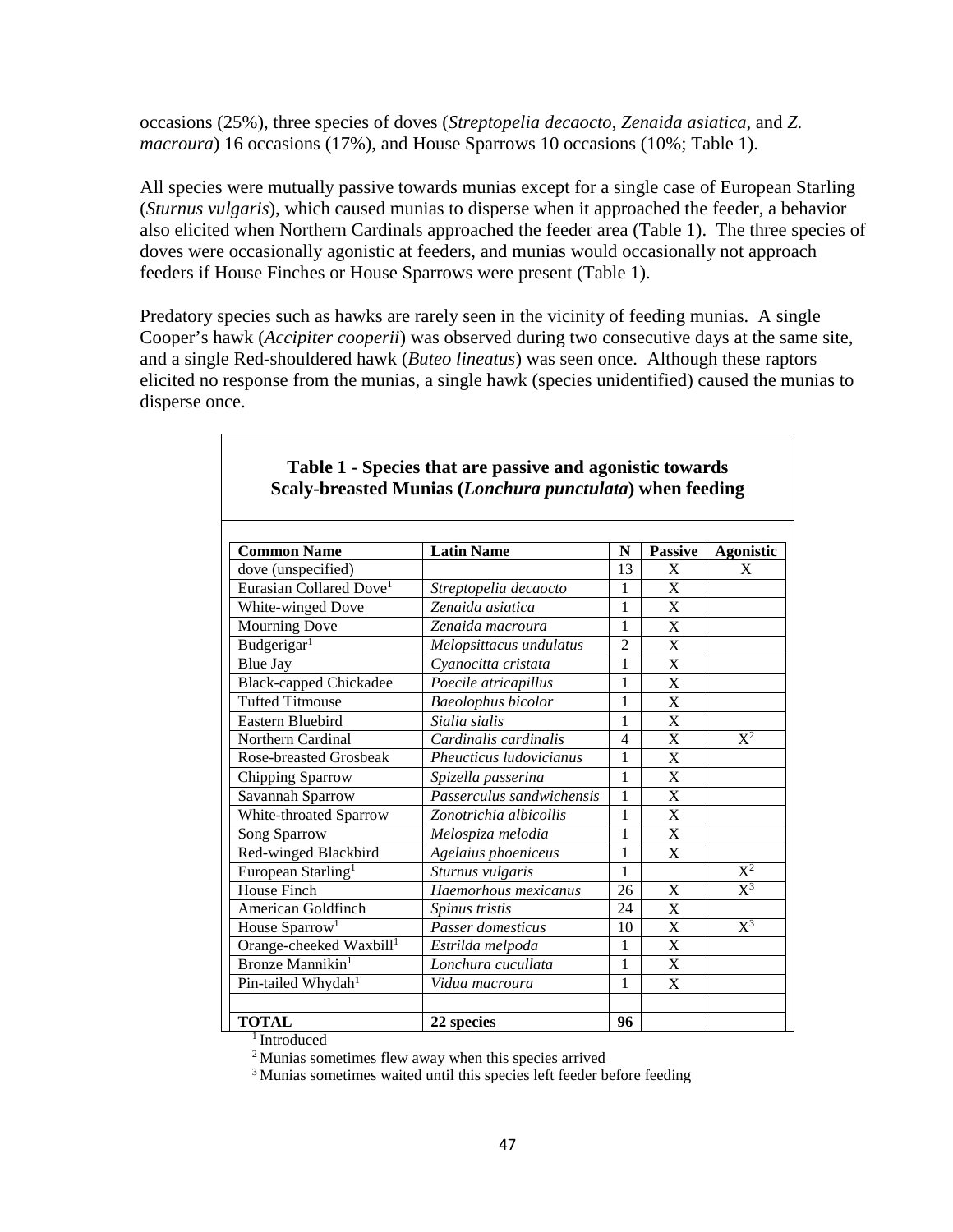#### **Activity patterns**

The most frequent behaviors are foraging/feeding ( $n = 210$ ), calling/vocalizing ( $n = 130$ ), and perching/resting ( $n = 86$ ; Fig. 5), which account for 78% of observed munia activity.



**Figure 5 - Scaly-breasted Munia frequency of observed activity pattern in Houston, Texas.** 

Foraging at birdseed feeders is the most frequent mode of foraging ( $n = 141$  observations, 67%, N  $= 210$ ). In terms of location at the feeder, feeder perches (n = 131, 93%) are used significantly more than ground-foraging at feeders ( $n = 10, 7\%$ ;  $X^2 = 102.85$ , df. = 1, P = 0.0001). Other records of food items include ( $n = 1$  each unless otherwise noted): unspecified grass ( $n = 5$ ), Bristle grass (*Setaria sp.*), Johnson grass (*Sorghum halepense*), Chinese pampas grass (*Miscanthus sinensis*), garden weeds, Hungarian broom corn (*Sorghum sp.*), sunflowers (*Helianthus sp.*;  $n = 2$ ), and tree buds. Feeders are also the most frequently observed abiotic perch  $(84\%, N = 38, Table 2)$ .

Munias perched on 25 species of plants (Table 2). The most frequent species for perching are oak trees (*Quercus sp.*,  $n = 7$ ) and crepe myrtle (*Lagerstroemia sp.*,  $n = 4$ ). Of the 25 species of plants perched on,  $60\%$  (n = 15) are native to Texas, 24% (n = 6) are exotic species (primarily trees and shrubs) from within the range of the munia, and  $16\%$  (n = 4) are exotic species (primarily grasses) from outside the range of the munia (Table 2). Munias significantly preferred perching in native Texas vegetation than plants species introduced to Texas ( $X^2 = 4.16$ , d.f. = 1, P = 0.04). Mean perch height is 2.86 m, and the number of individuals ( $n = 21$ ) that perched low in the tree ( $\leq 5$  m high) is significantly greater  $(X^2 = 48.21, d.f. = 1, P = 0.0001)$  than the number (n = 6) perching high  $(5 \text{ m})$ .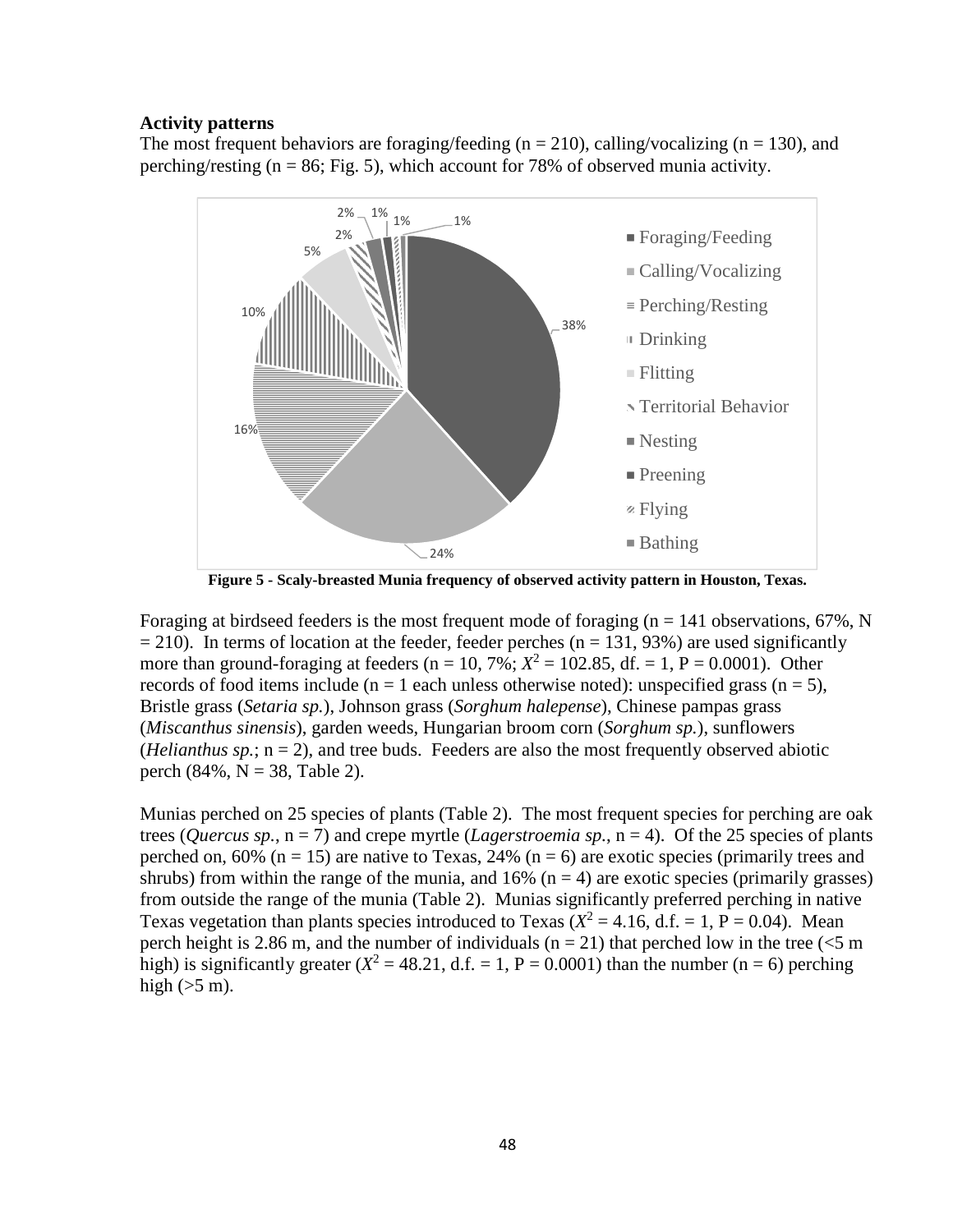| <b>Latin Name</b>      | <b>Plant/Object</b>    | Origin         | $\mathbb N$    | Height (m) | $<$ 5 m        | $>5$ m       |  |  |  |  |
|------------------------|------------------------|----------------|----------------|------------|----------------|--------------|--|--|--|--|
| Salix sp.              | Willow                 | N              | $\mathbf{1}$   | 1.07       | 1              |              |  |  |  |  |
| Pinus sp.              | Pine                   | N              | 3              | 3.5        | 1              |              |  |  |  |  |
| Quercus sp.            | Oak                    | $\overline{N}$ | $\overline{4}$ | 4.5        | $\mathbf{1}$   |              |  |  |  |  |
| Quercus nigra          | Water Oak              | $\overline{N}$ | $\overline{2}$ | 0.61       | 1              |              |  |  |  |  |
| Quercus virginiana     | Live Oak               | $\mathbf N$    | $\mathbf 1$    | 3.05       | 1              |              |  |  |  |  |
| Lagerstroemia sp.      | Crepe Myrtle           | EM             | $\overline{4}$ | 0.3        | 1              |              |  |  |  |  |
| Magnolia sp.           | Magnolia               | EM             | $\overline{2}$ | 7.62       |                | $\mathbf{1}$ |  |  |  |  |
| Morus sp.              | Mulberry               | EM             | $\mathbf{1}$   | 3.96       | $\mathbf{1}$   |              |  |  |  |  |
| Carya illinoinensis    | Pecan                  | N              |                | 2.13       | 1              |              |  |  |  |  |
| Pyrus communis         | Pineapple Pear Tree    | $\overline{N}$ | 1              | 1.8        | $\mathbf{1}$   |              |  |  |  |  |
| Ilex vomitoria         | Yaupon                 | $\mathbf N$    | 1              | 3.96       | 1              |              |  |  |  |  |
| Vitex agnus-castus     | Lilac Chastetree       | EO             | 1              |            |                |              |  |  |  |  |
| Myrica cerifera        | Wax Myrtle             | N              | 1              | 3.05       | $\mathbf{1}$   |              |  |  |  |  |
|                        | dead tree              |                | $\overline{2}$ | 3.35       | $\mathbf{1}$   |              |  |  |  |  |
| Nerium oleander        | Oleander               | EM             | $\mathbf{1}$   | 2.74       | 1              | 3            |  |  |  |  |
| Helianthus argophyllus | Silver-leaf Sunflower  | N              | 1              |            |                |              |  |  |  |  |
| Helianthus sp.         | Wild Sunflower         | N              | 1              | 1.82       | $\mathbf{1}$   |              |  |  |  |  |
| Setaria sp.            | <b>Bristle Grass</b>   | $\mathbf N$    | 1              |            |                |              |  |  |  |  |
| Hibiscus sp.           | Hibiscus               | EM             | 1              | 0.3        | 1              |              |  |  |  |  |
| Saccharum sp.          | Cane                   | N              | 1              |            |                |              |  |  |  |  |
| Gossypium sp.          | Cotton                 | $\overline{N}$ | 1              |            | $\mathbf{1}$   |              |  |  |  |  |
| Ipomea sp.             | <b>Morning Glory</b>   | $\overline{N}$ | 1              |            | 1              |              |  |  |  |  |
| Photinia x fraseri     | Red-tipped Photinia    | EM             | 1              |            |                |              |  |  |  |  |
| Sorghum halepense      | <b>Johnson Grass</b>   | EO             | $\mathbf 1$    |            | $\mathbf{1}$   |              |  |  |  |  |
| Sorghum vulgare        | Hungarian Broom-corn   | EO             | $\overline{2}$ | 1.68       | 1              | 1            |  |  |  |  |
| Miscanthus sinensis    | Japanese Pampas Grass  | EO             | $\mathbf{1}$   | 1.07       | $\overline{2}$ | 1            |  |  |  |  |
|                        | <b>Abiotic Perches</b> |                |                |            |                |              |  |  |  |  |
|                        | fencepost              |                | $\mathbf{1}$   | 1.82       | $\mathbf{1}$   |              |  |  |  |  |
|                        | feeder                 |                | 32             | 1.3        | 1              |              |  |  |  |  |
|                        | birdbath               |                | 5              | 0.03       | 1              |              |  |  |  |  |

#### **Table 2 - Biotic and abiotic perches of Scaly-breasted Munia (***Lonchura punctulata***)**

 $N =$  Native Texas plant

EM = Exotic plant whose native range lies within the native distribution of the munia  $EO = Exotic plant whose native range lies outside the native distribution of the muniab$ 

### **DISCUSSION**

#### **Comparisons with Munias in their native range**

In their native range munias are found from 0 - 3000 m in scrubby grassland, rice paddies and other crops, forest edge, parks, and gardens (Clement et al. 1993, Payne 2010). Most Houston munias are observed in residential gardens, with the only other cases being populations in more rural parkland. Moreover, populations appear to be moving towards increasingly urban areas inside the city (Fig. 2). These results support the model of invasive species succeeding in humanaltered environments where ecological niches are available that remain unexploited by native species (c.f., Lockwood et al. 2007).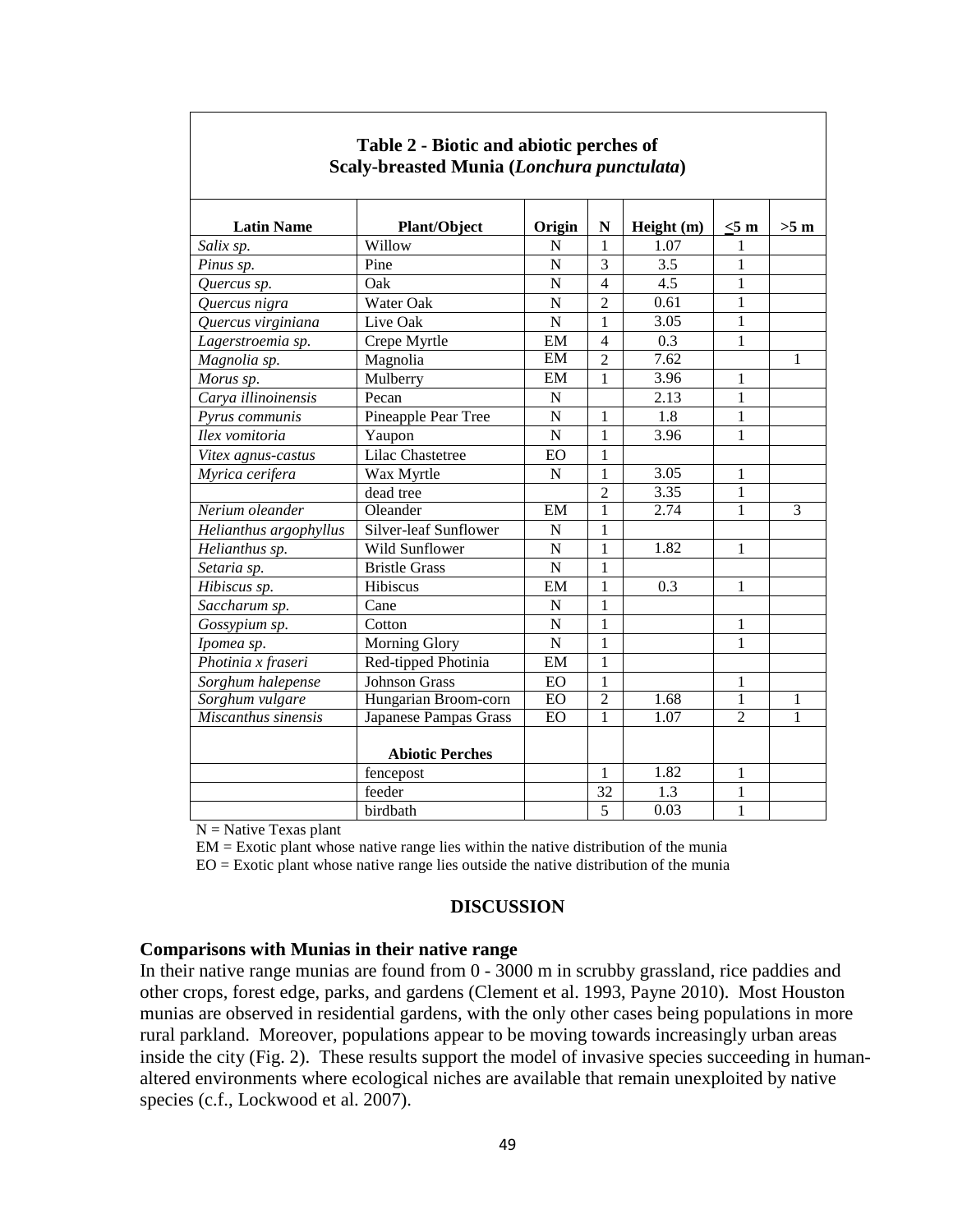Munias breed from April - June in regions such as Indonesia (Verheijen 1964), although they can breed during any month of the year considering the global natural population (Restall 1997, Payne 2010). Houston munias bred from April – September, reflecting the more temperate location of this population. The globose nests are typically found in trees and bushes 4-13 m high (Payne 2010). While the shape and architectural attributes of the nest for Houston munias are similar to the description of Payne (2010), the overall height of the nest in the tree is lower, never exceeding 4 m in height.

Clement et al. (1993) indicated munias are highly social, and frequently found in small flocks, although flocks of up to several hundred may occur. Similarly, Houston munias typically ranged in small flocks < 25 individuals, although three much larger flocks were recorded. Benefits of group foraging, particularly decreased vigilance and enhanced seed search and handling time, often increase with flock size (Beauchamp et al. 1997).

Munias are present year-round in Houston, confirmed by the presence of two banded individuals  $for > 1$  yr. Clement et al. (1993) also stated that munias are year-round residents in their native range. Two banded individuals recovered at 5 and 17 km in the Malay Peninsula suggest there may be very local seasonal movements tracking grain crop blooms (Payne 2010), however in Texas munias are not found in rural crop monocultures.

Munias are specialists of seeding grasses (Clement et al. 1993, Restall 1997, Payne 2010). Payne (2010) provided a list of several species of seeds consumed and indicated that *Spirogyra* algae and small insects may be taken as well. Similarly, Houston munias are observed foraging in various grasses (exclusive of offered bird seed) in most foraging observations.

Houston munias used a diverse array of plants as perches, and significantly preferred perching in native Texas vegetation than plants species introduced to Texas, including six species found in their natural range. These findings corroborate those of Sharma et al. (2004) that munias in India adapt quickly and successfully to urbanized habitat, and prefer nesting in introduced trees in urban areas more than native trees in natural habitats.

#### **Comparisons with other introduced populations of Munias**

As with Houston munias, other introduced populations are found in residential areas, including Florida (Duncan 2009), California (Smithson 1997; Garrett 1998, 2000), and Australia (Whatmough 1981, Jones and Wieneke 2000). Although fewer Houston munias are found in urban parks and flood basins, these habitats are also shared with munias in Hawaii (Moulton et al. 1992) and California (Smithson 1997, Garrett 1998). While Collins (2015) noted a proclivity for drainage ditches and retention ponds, these habitats were only recorded for Houston munias on four and two occasions, respectively.

Nesting in California is noted from February - November (Smithson 1997), whereas in Houston munias bred from April - September. Houston munias nested in tree species from their native range, as well as species of trees from Texas and Europe. In California most nests are in pine trees, but also in other exotic species of trees (Smithson 1997). While the nest structure is similar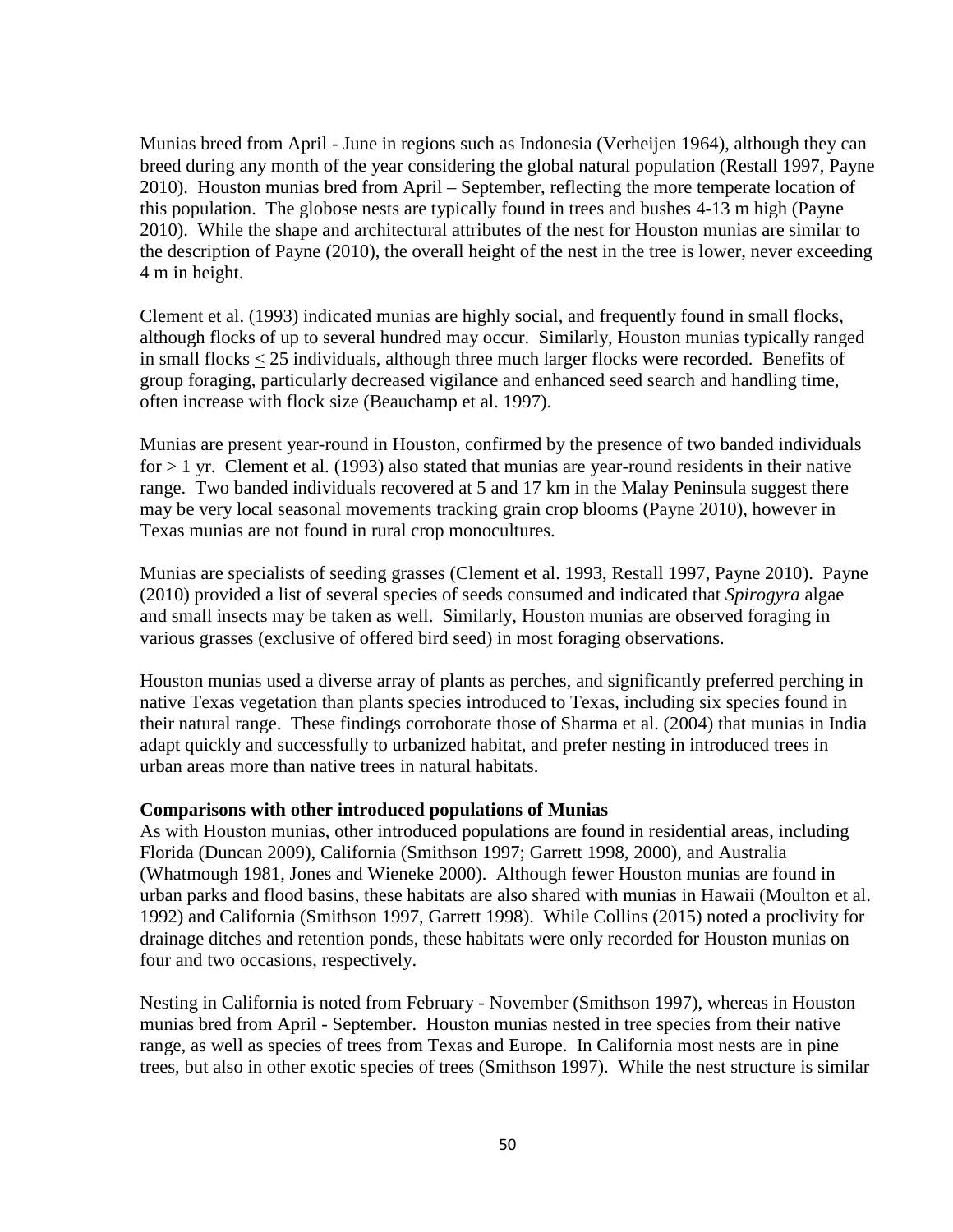between California (Garrett 1998) and Houston munias, in California the mean nest height is overall higher than in Houston.

In contrast to Houston munias, those in Oahu are more common during summer than winter due to more resources available during summer (Moulton et al. 1992). Nonetheless naturally occurring populations of munias are year-round residents, concordant with the finding of Clement et al. (1993).

As is the case with munia populations in Houston, those in Hawaii (Moulton et al. 1992) and California (Smithson 1997) fed exclusively on grass seeds, as well as commercial bird seed provided at feeders (Garrett 1998).

#### **Are introduced Munias a threat in Houston?**

In southeast Asia munias are known as 'rice birds' and are used by Buddhists for religious purposes (Clement et al. 1993). In Houston they are often used during Asian religious ceremonies such as weddings, where large numbers of the birds are released instead of throwing rice (Collins 2015). It is probable that munias in other parts of the state are the result of similar releases.

The introduced populations may be cyclic, where numbers will build up only to decline during a hard freeze (Restall 1997). Duncan (2009) noted that the population in Pensacola, Florida has survived at least two Category 3 hurricanes with winds nearly 200 km/hr, as well as several freezes, including temperatures below  $0^0$  C. Pensacola is about  $1^0$  north of Houston, and has fairly mild winters, often freezing only once or twice per winter for  $\leq 5$  hr/night. Consequently, the deaths due to freezing described by Restall (1997) do not occur in Houston and the population is likely expanding.

Long (1981) suggests invasive munias could be a serious threat to numerous species of endemic Estrildid finches, especially in Australia. In Houston however, there are no native Estrildid finches or other avian species with a similar niche (i.e., small granivore occupying weedy fields low to the ground), perhaps part of the reason the munias are so successful in this region. Agonistic aggression was never witnessed towards other species at feeders in Houston, likely owing to the small size and non-aggressive nature of the munia.

Historically munias in their native range were considered primarily rice and other grain crop pests in China, India, and the Philippines (Ali 1953, Cheng 1963, Long 1981). Although munias were formerly considered a pest on rice and sorghum crops in Hawaii (Caum 1933, Hawaiian Audubon Society 1975), this is no longer the case since these crops are not grown as frequently (Long 1981). While Garrett (1998) identifies munias as a potential grain pest threat in California, he provided no data to demonstrate this. Moreover, other introduced munia populations are not currently identified as a potential threats (e.g., Eguchi and Amano 2004, Duncan 2009, Pranty 2011). In Houston, munias are mostly restricted to residential regions and none are observed in monocultures of grain crops. Therefore, it is unlikely that munias could be currently considered an agricultural grain pest.

Munias have not exploded in other regions of the state, and closely related species such as Bronze Mannikin (*L. cucullata*) are not nearly as abundant and have already experienced a population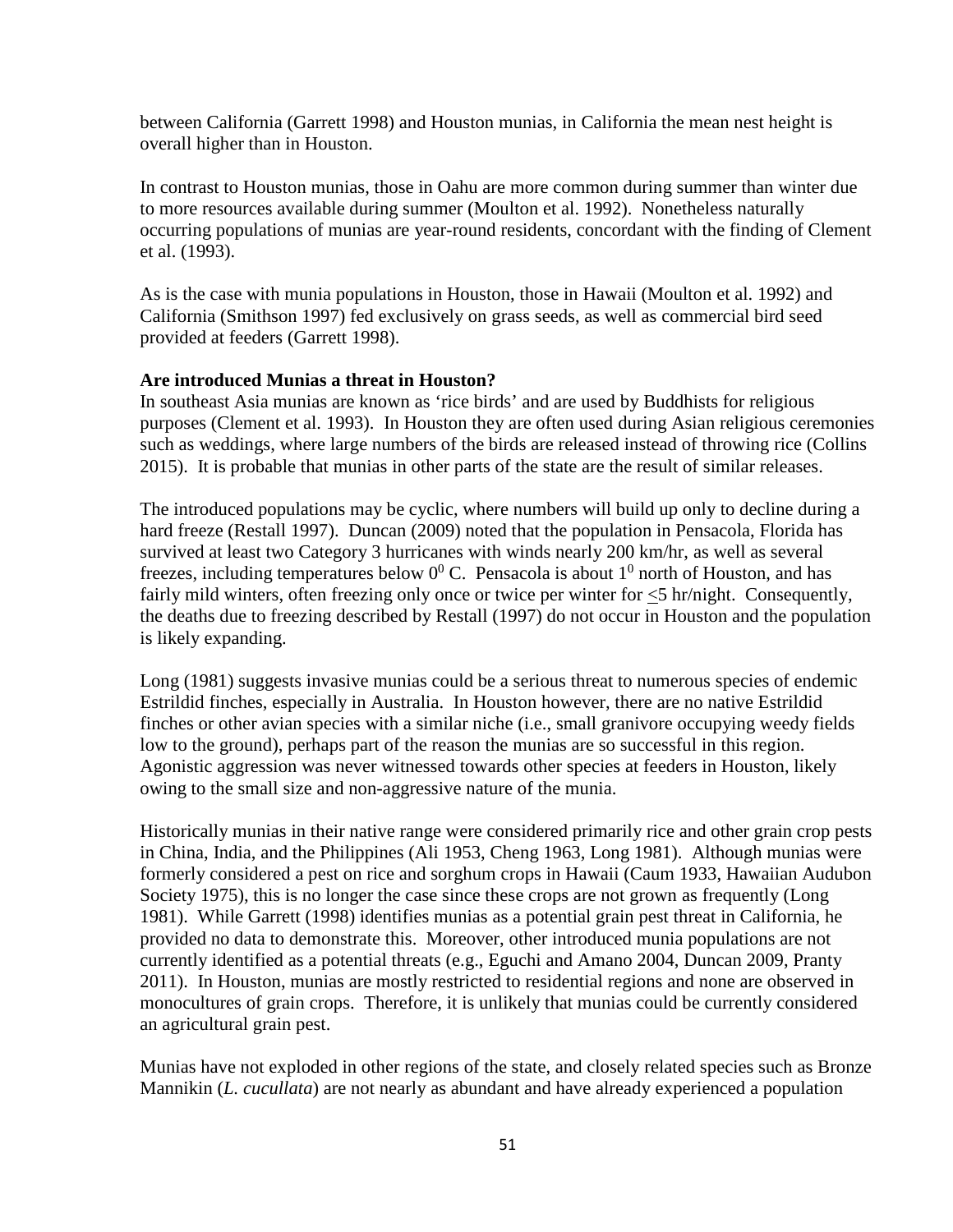crash since the publication of Brooks and Page (2012, Brooks unpubl. data). Houston munias are not known to outcompete populations of native birds, or deplete native plants for consumption. The leading factors attributing to the success of *L. punctulata* in the Houston region are likely non-prolonged freezing temperatures combined with the prevalence of feeders (Brooks and Page 2012). Diminishing the number of active feeders would likely diminish expansion of the current munia population.

Careful monitoring has been recommended for other invasive species in the region (e.g., Callaghan and Brooks 2016). Although it appears that the introduced Houston munia population is not currently a threat, they should be closely monitored in light of potential grain pest issues.

#### **ACKNOWLEDGEMENTS**

Kind thanks to J. Berner for providing summarized E-bird data, to Houston Audubon Society and D. Sarkozi for help distributing questionnaires, and to F. Collins for help collecting data. Thanks also to C. Conn and M. Bomberger for reviewing and editing this manuscript. This study would not have been possible without reports from many individuals – to all of whom we are extremely grateful.

#### **LITERATURE CITED**

- Ali, S. 1953. The Birds of Travancore and Cochin. Oxford University Press, London.
- ArcGIS. 2014. ArcGIS for Desktops 10.2.2. Esri Inc., Redlands, CA.
- Beauchamp, G. and B. Livoreil. 1997. The effect of group size on vigilance and feeding rate in spice finches (*Lonchura punctulata*). Can. J. Zool. 75: 1526-1531.
- BirdLife International. 2012. *Lonchura punctulata*. The IUCN Red List of Threatened Species. Version 2014.2. <www.iucnredlist.org>.
- Brooks, D. M. 2013. Ecology, behavior and reproduction of an introduced population of Redvented Bulbuls (*Pycnonotus cafer*) in Houston, Texas. Wils. J. Ornith. 125: 800-808.
- Brooks, D. M. and G. Page. 2012. High diversity of invasive passerids at a park in southeast Texas. Bull. Tx. Ornith. Soc. 45: 23-29.
- Callaghan, C.T. and D.M. Brooks. 2016. Ecology, behavior, and reproduction of invasive Egyptian Geese (*Alopochen aegyptiaca*) in Texas. Bull. Tx. Orn. Soc. 49: 37-45.
- Caum, E. L. 1933. The exotic birds of Hawaii. Occas. Pap. Bernice P. Bishop Mus. 10: 1-55.
- Cheng, T. 1963. China's Economic Fauna: birds. Science Publ. Soc., Peiping, China.
- Clement, P., A. Harris, and J. Davis. 1993. Finches and Sparrows: an identification guide. Princeton University Press, Princeton, NJ.
- Collins, F. 2015. Houston Audubon Society: Birds and Birding, Nutmeg Mannikin (*Lonchura punctulata*).www.houstonaudubon.org/default.aspx/act/newsletter.aspx/newsletterid/913/c ategory/Bird+Gallery/MenuGroup/Birding.htm. Accessed 18 June 2015.
- Duncan, R. A. 2009. The status of the nutmeg manikin (*Lonchura punctulata*) in the extreme western panhandle of Florida. Fla. Field Nat. 37: 96–97.
- E-BIRD. 2015. Ebird: Scaly-breasted Munia.

http://ebird.org/ebird/map/nutman?neg=true&env.minX=&env.minY=&env.maxX=&env. maxY=&zh=false&gp=false&ev=Z&mr=1-

12&bmo=1&emo=12&yr=all&byr=1900&eyr=2016. Accessed 28 Feb. 2015.